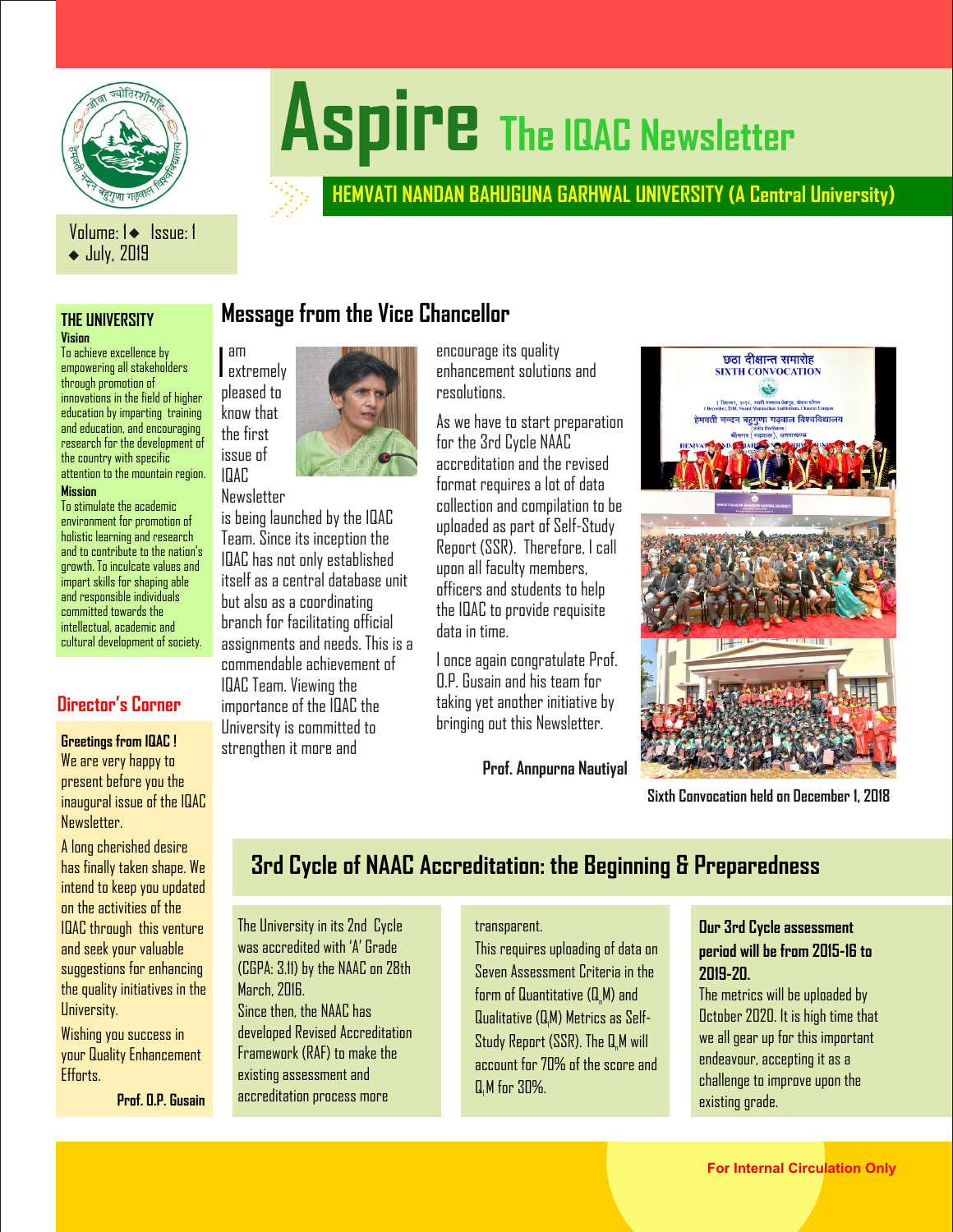# **IQAC Members (w.e.f. 12.02.2019)**

**Chairperson** Prof. Annpurna Nautiyal, **Vice Chancellor**

Prof. Nain Singh, Department of Education, HP University, Shimla (HP), **Member, Executive Council**

Prof. Rekha Pande, Director, Centre for Women's Studies & Head, Department of History, School of Social Science, University of Hyderabad, Hyderabad, **External Expert**

Prof. Chintamani Mahapatra, Centre for Canadian, US and Latin American Studies, School of International Studies, JNU, New Delhi, **External Expert**

Dr. A.K. Jha, **Registrar**

Prof. N.S. Panwar, **Finance Officer**

Prof. R.C. Bhatt, **Controller of Examinations**

Prof. P.S. Rana, **Dean Students' Welfare**

Prof. Arun Bahuguna, **Proctor**

Prof. K.C. Purohit, **Campus Director (Pauri)**

Prof. R.C. Ramola, **Campus Director (Tehri)**

Dr. M.S. Rana, **University Librarian**

Dr. S.S. Bisht, **Director, Physical** 

### **Functions of IQAC**

! Development and application of quality benchmarks Parameters for various academic and administrative activities of the

 Facilitating the creation of a learner-centric environment conducive to quality education and faculty maturation to adopt the required knowledge and technology for participatory

 Collection and analysis of feedback from all stakeholders on quality-related institutional

**Education (I/c)**

Sri V.N. Bahuguna, **Executive Engineer (I/c)**

**Teachers from University** Prof. S.C. Bagri, Centre for Mountain Tourism & Hospitality Studies

Prof. D.S. Negi, Dept. of Mathematics

Prof. R.C. Dangwal, Dept. of Commerce

Prof. P.K. Joshi, Dept. of Education

Prof. Vineet Ghildial, Dept. of Sanskrit

Prof. M.M. Semwal, Dept. of Political Science

Prof. Deepak Kumar, Dept. of English, Modern European & Other Foreign Languages

Dr. Vijay Jyoti Kumar, Dept. of Pharmaceutical Science

Dr. Arvind Gajakosh, Dept. of Business Administration

Sri Mahendra Kunwar, Himalayan Action Research Centre (HARC), 744, Indira Nagar, Phase II P.O. New Forest, Dehradun - 248006 **Member, Local Society**

Mr. Ankit Uchholi, President, Student's Union, Birla Campus, HNBGU, Srinagar, **Member, Student Representative**

Dr. Sayed Farooq Ahmed, The Himalaya Drug Company, 2, Turner Road, Clement Town, Dehradun -

- Dissemination of information on various quality parameters to all
- Organization of inter and intra institutional workshops, seminars on quality related themes and promotion of quality
- Documentation of the various programmes/activities leading
- Acting as a nodal agency of the HNBGU for coordinating qualityrelated activities, including

### 248002, **Member, Industry**

Prof. O.P. Kandari (Retd.), Former Vice Chancellor, Bundelkhand University, Jhansi (U.P.), **Member, Alumni**

Shri Ragubir Lal IPS, DIG, CISF Unit, DMRC, Shashtri Park, New Delhi 110053, **Member, Alumni**

Prof. O.P. Gusain, Dept. of Zoology & Biotechnology, **Director (Member Secretary)**



Hon'ble VC felicitating Prof. O.P. Kandari, Former VC, Bundelkhand University, Jhansi during the IQAC meeting held on December 5, 2018.

### **Objectives of IQAC**

- To develop a system for conscious, consistent and catalytic action to improve the academic and administrative performance of the institution.
- To promote measures for institutional functioning towards quality enhancement through internalization of quality culture and institutionalization of best practices.

processes; adoption and dissemination of<br>● Dissemination of information on best practices; adoption and dissemination of best practices;<br>• Develooment and maintenance of

- !HNBGU; stakeholders; institutional database through<br>● Organization of inter and intra MIS for maintaining /enhancing Development and maintenance of institutional database through MIS for maintaining /enhancing the institutional quality;<br>• Periodical conduct of Academic
	- circles; follow-up;<br>● Documentation of the various ● Prenaration and submission of Periodical conduct of Academic and Administrative Audit and its follow-up;<br>• Preoaration and submission of
- teaching and learning process; the quality improvement; (Report (AQAR) as per guidelines<br>Collection and analysis of the Action as a nodal agency of the the card parameters of NAAC. to quality improvement; Report (AQAR) as per guidelines<br>● Acting as a nodal agency of the and parameters of NAAC · • Preparation and submission of the Annual Quality Assurance Report (AQAR) as per guidelines and parameters of NAAC.;<br>• Anv other work assioned by the
	- Any other work assigned by the Vice Chancellor.

**"In my tenure as Chancellor, I would like to work towards making Hemvati Nandan Bahuguna Garhwal University the 'Gyan Tirth' of Uttarakhand."**

> **Dr. Yogendra Narayan, Chancellor, HNB Garhwal University in his Presidential Address during Sixth Convocation**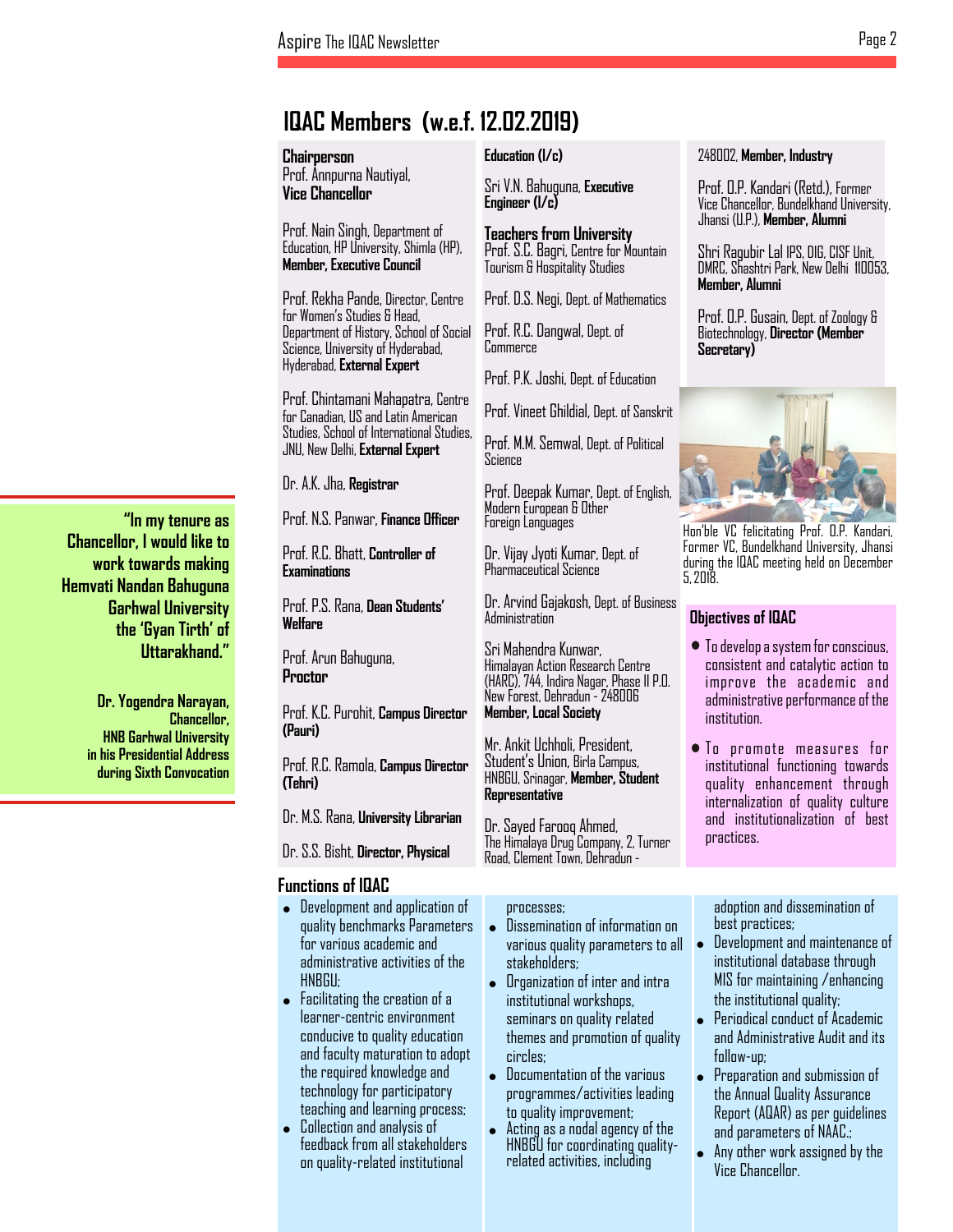# **Workshop Organized**

The IQAC organized an Awareness Workshop on "**NAAC Revised Accreditation Framework (RAF)**" on April 29, 2019 for its non accredited affiliated colleges. In all, 74 participants including Principals, IQAC Coordinators, faculty members and officials of 35 affiliated colleges/ institutes; and 08 faculty members from the three campuses of the University attended the workshop.

The Inaugural Session was presided over by Prof. Annpurna Nautiyal, Hon'ble Vice Chancellor. The session was graced by Prof. J.P. Pachauri, Former Dean of School of Humanities & Social Sciences, HNBGU and Dr. Shyam Singh Inda, Assistant Adviser, NAAC as Resource Persons.

Prof. O.P. Gusain, Director IQAC welcomed all the guests and briefed about the objective of the workshop. Prof. Pachauri highlighted the benefits

of accreditation. In his Keynote address, Dr. Inda introduced the concept of the NAAC's Revised Accreditation Framework. Prof. Annpurna Nautiyal extending a very warm welcome to the participants and resource persons, emphasized on the need for accreditation of the colleges and institutes.

In Technical Session I, Dr. Inda made a presentation on the 'Revised Accreditation Framework of NAAC' explaining the details of the 'Assessment & Accreditation (A&A)



process'. In Technical Session II, Prof. Pachauri deliberated upon "Peer Team Visit". In the last 'Open Session' participants' queries were answered. At the end, Director, IQAC proposed the Vote of Thanks.



# **World Environment Day Celebration**

The IQAC in collaboration with Department of Rural Technology celebrated the World Environment Day (June 5, 2019). The function was chaired by Prof. N.S. Panwar, Dean, School of Engineering & Technology. Prof. O.P. Gusain, Director, IQAC introduced this year's theme "#BeatAirPollution". Dr. B.S. Negi, Adviser, New and Renewable Energy Ministry, GoI, the Guest of Honour, informed that research for 'Clean Energy' is a global priority and India has taken many initiatives to conserve the environment. Prof.

Panwar emphasized on each individual's contribution towards environment conservation. Dr. Alok Sagar Gautam, Dept. of Physics, the Speaker of the day, made a presentation on 'Aerosols as Air Pollutants." Dr. R.S. Negi, Head, Rural Technology spoke about the facilities for Air Pollution studies available in the University.

An Environment Quiz Competition for Research Scholars was also held. The teams of Siddhant Bhardwaj & Mohit Kumar, Pawan Singh Rana &



Shailesh Vishwakarma, and Ratheish P. & Vijay Kumar Yadav stood First, Second and Third respectively.



# **Facts & Figures**

**There are 48, 19 & 23 teaching departments in Birla Campus (Srinagar), BGR Campus (Pauri) & SRT Campus (Tehri) respectively**

# **Meeting Held**

The IQAC convened a meeting of the Coordinators/Nodal Officers/Liaison Officer of the Special Cells and Centres on May 25, 2019. Prof. Annpurna Nautiyal, Vice Chancellor emphasized on the role of the cells and centres in creating a healthy, harmonious and progressive environment in the campus. She assured full support of the University for activities of the cells.

The meeting was attended by Dr. A.K. Jha (Registrar), Prof. A.R. Nautiyal (Inspired Teachers Network), Prof. C.S. Sood (University Career Counselling & Placement Service), Prof. Himanshu Bourai (Women Studies Centre), Prof. Vineet Ghildial (Permanent Cell for Combating Sexual Harassment & Violence against Women), Prof. Prasad P. (UGC SC, ST, OBC Remedial Coaching Cell), Prof.

Monika Gupta (Anti-Discrimination Cell), Prof. Atul Dhyani (Institution's Innovation Council), Prof. Deepak Kumar (SC, ST, OBC & PWDs Cell), Dr. M.S. Panwar (Student Grievance Redressal Cell), Dr. Anis-uz-Zaman, DR (Finance), Mr. M.P. Dobhal, AE (Civil), Prof. O.P. Gusain (Director IQAC) and Dr. Mahendra Babu Kuruva (Assistant Director IQAC).